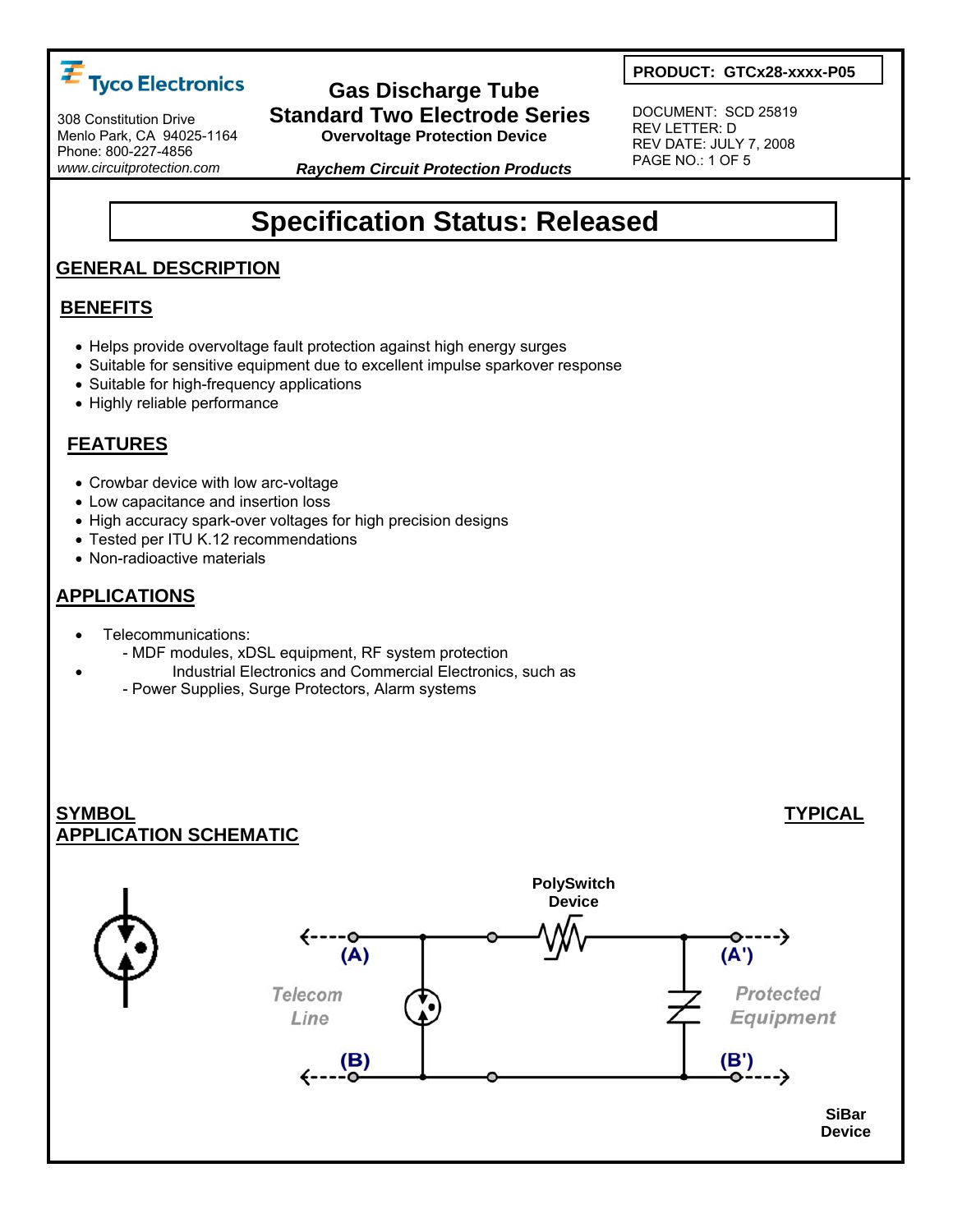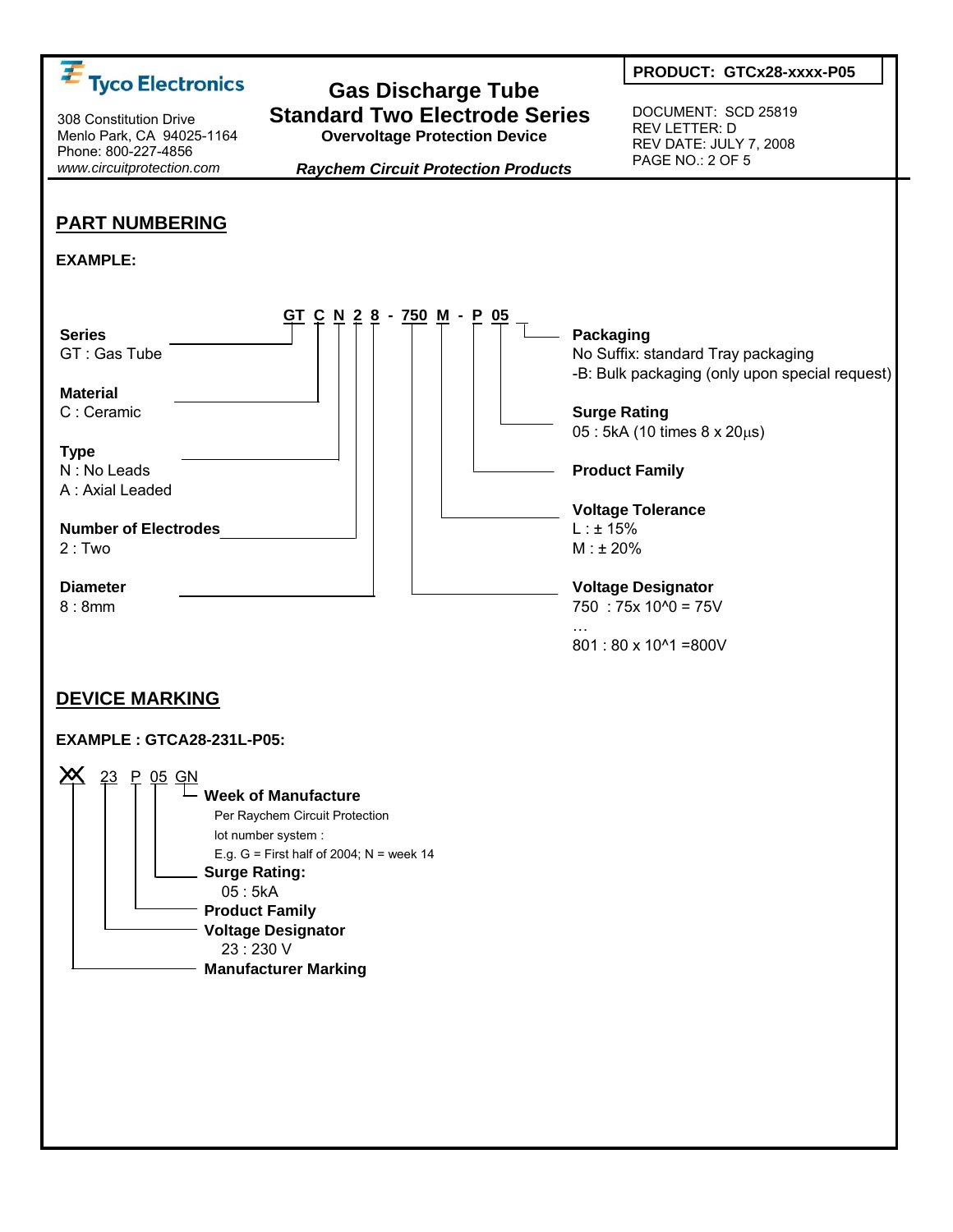# **Tyco Electronics**

308 Constitution Drive Menlo Park, CA 94025-1164 Phone: 800-227-4856 *www.circuitprotection.com* 

## **Gas Discharge Tube Standard Two Electrode Series**

**Overvoltage Protection Device** 

 DOCUMENT: SCD 25819 REV LETTER: D REV DATE: JULY 7, 2008 PAGE NO.: 3 OF 5

*Raychem Circuit Protection Products*

## **GENERAL CHARACTERISTICS**

No Radioactive Material

Storage temperature: -40°C … +90°C

Operating temperature:  $-40^{\circ}$ C ... + 90°C

Body: Nickel Plated

Leads: Tin Plated

UL 497B Pending

#### **MATERIALS INFORMATION**

RoHS Compliant ELV Compliant

l

**Directive 2002/95/EC Compliant** 



## **DEVICE RATINGS AND CHARACTERISTICS**

|                                                                                                 | DC Sparkover<br>Voltage | Impulse Sparkover<br>Voltage |               | Insulation<br>Resistance       | Capacitance   | <b>DC</b><br>Holdover<br>Voltage | Impulse Life        |               | Impulse Discharge<br>Current 8/20 µs                | AC Discharge<br>Current, 50 Hz |                            |
|-------------------------------------------------------------------------------------------------|-------------------------|------------------------------|---------------|--------------------------------|---------------|----------------------------------|---------------------|---------------|-----------------------------------------------------|--------------------------------|----------------------------|
| Part Number                                                                                     | @ 100V/s                | @ 100V/us                    | @ 1kV/us      | @ 100V                         | @ 1MHz        | Per<br>ITUK.12                   | 10/1000 us.<br>500A | Single<br>Hit | Repeat 10<br>times $(5)$<br>times each<br>polarity) | Single<br>Hit.<br>9 Cycles     | Repeat<br>(1s<br>interval) |
| GTCN28-750M-P05<br>GTCA28-750M-P05                                                              | 75V ± 20%               | $\leq 500V$                  | $\leq 700$ V  | $\geq 10,000 \text{M}\Omega^1$ | $\leq 1.0$ pF | $\leq 52V$                       | 300 times           | 10kA          | 5kA                                                 | 65A                            | 10A.<br>5 times            |
| GTCN28-900M-P05<br>GTCA28-900M-P05                                                              | $90V \pm 20%$           | $\leq 500V$                  | $\leq 700$ V  | $\geq 10,000 \text{M}\Omega^1$ | $\leq 1.0$ pF | $\leq 52V$                       | 300 times           | 10kA          | 5kA                                                 | 65A                            | 10A,<br>5 times            |
| GTCN28-151M-P05<br>GTCA28-151M-P05                                                              | 150V ± 20%              | $\leq 500V$                  | $\leq 700$ V  | $\geq 10.000 \text{M}\Omega^1$ | $\leq 1.0$ pF | $\leq 80V$                       | 300 times           | 10kA          | 5kA                                                 | 65A                            | 10A.<br>5 times            |
| GTCN28-231L-P05<br>GTCA28-231L-P05                                                              | $230V \pm 15%$          | $\leq 600V$                  | $\leq 750$ V  | $\geq 10,000M\Omega$           | $\leq 1.0$ pF | $\leq 135V$                      | 300 times           | 10kA          | 5kA                                                 | 65A                            | 10A.<br>5 times            |
| GTCN28-251L-P05<br>GTCA28-251L-P05                                                              | 250V ± 15%              | ≤ 600 $V$                    | $\leq 800V$   | $\geq 10.000 \text{M}\Omega$   | $\leq 1.0$ pF | $\leq 135V$                      | 300 times           | 10kA          | 5kA                                                 | 65A                            | 10A.<br>10times            |
| GTCN28-301L-P05<br>GTCA28-301L-P05                                                              | 300V ± 15%              | $\leq 700V$                  | ≤ 850 $V$     | $\geq 10,000 \text{M}\Omega$   | $\leq 1.0$ pF | $≤ 150V$                         | 300 times           | 10kA          | 5kA                                                 | 65A                            | 10A.<br>10times            |
| GTCN28-351L-P05<br>GTCA28-351L-P05                                                              | 350V ± 15%              | $\leq 700V$                  | ≤ 850 $V$     | $\geq 10.000 \text{M}\Omega$   | $\leq 1.0$ pF | ≤ 150 $V$                        | 300 times           | 10kA          | 5kA                                                 | 65A                            | 10A.<br>10times            |
| GTCN28-401L-P05<br>GTCA28-401L-P05                                                              | $400V \pm 15%$          | $\leq 700V$                  | ≤ 850 $V$     | $\geq 10.000 \text{M}\Omega$   | $\leq 1.0$ pF | ≤ 150 $V$                        | 300 times           | 10kA          | 5kA                                                 | 65A                            | 10A.<br>10times            |
| GTCN28-471L-P05<br>GTCA28-471L-P05                                                              | 470V ± 15%              | $\leq 700V$                  | $\leq$ 850V   | $\geq 10.000 \text{M}\Omega^2$ | $\leq 1.0$ pF | ≤ 150 $V$                        | 300 times           | 10kA          | 5kA                                                 | 65A                            | 10A.<br>10times            |
| GTCN28-601L-P05<br>GTCA28-601L-P05                                                              | $600V \pm 15%$          | $\leq 800V$                  | $\leq 1.000V$ | $\geq 10,000 \text{M}\Omega^2$ | $\leq 1.0$ pF | $≤ 150V$                         | 300 times           | 10kA          | 5kA                                                 | 65A                            | 10A.<br>10times            |
| GTCN28-801L-P05<br>GTCA28-801L-P05                                                              | 800V ± 15%              | ≤ 1,000 $V$                  | ≤ 1,200 $V$   | $\geq 10,000 \text{M}\Omega^2$ | $\leq 1.0$ pF | $≤ 150V$                         | 300 times           | 10kA          | 5kA                                                 | 65A                            | 10A.<br>10times            |
| Note 1. Insulation Resistance at 50 $V_{\text{DC}}$ .<br>Neto 3, Inquistion Desistance of 350 V |                         |                              |               |                                |               |                                  |                     |               |                                                     |                                |                            |



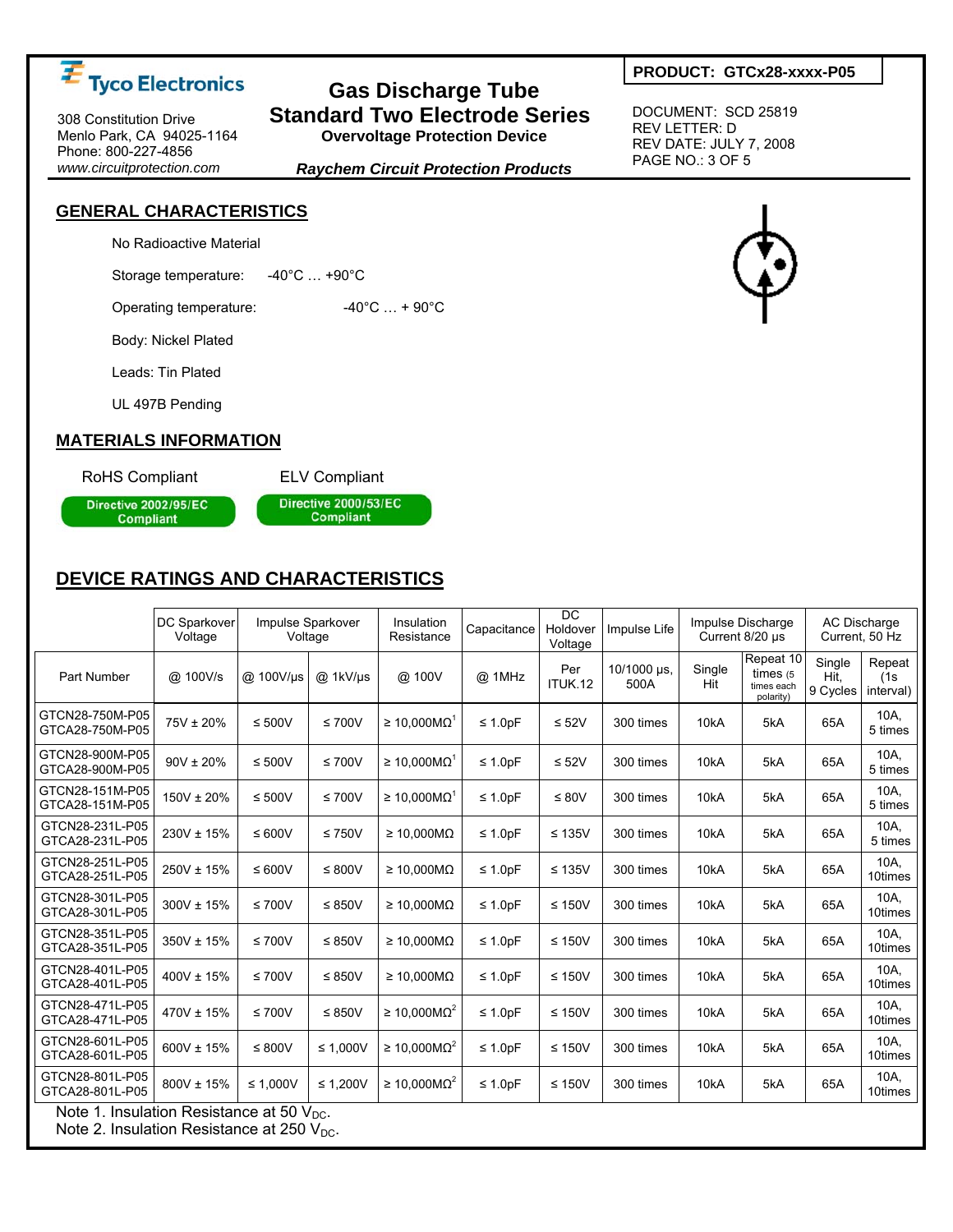

308 Constitution Drive Menlo Park, CA 94025-1164 Phone: 800-227-4856 *www.circuitprotection.com* 

## **Gas Discharge Tube Standard Two Electrode Series**

**Overvoltage Protection Device**  *Raychem Circuit Protection Products*  **PRODUCT: GTCx28-xxxx-P05** 

 DOCUMENT: SCD 25819 REV LETTER: D REV DATE: JULY 7, 2008 PAGE NO.: 4 OF 5

#### **DIMENSIONS**



|          |                | m          | C              |            |  |
|----------|----------------|------------|----------------|------------|--|
|          | <b>MIN</b>     | <b>MAX</b> | <b>MIN</b>     | <b>MAX</b> |  |
| mm:      | 5.7            | 6.3        | 7.7            | 8.3        |  |
| $in^*$ : | 0.22           | 0.25       | 0.30           | 0.33       |  |
|          | $\overline{a}$ | $\cdots$   | ٠<br>$\cdot$ . |            |  |

C

\*Rounded off approximation

Axial Leads (GTCA28-xxxx-P05)



|          |            |            |            |      |            | ∅d         |            |
|----------|------------|------------|------------|------|------------|------------|------------|
|          | <b>MIN</b> | <b>MAX</b> | <b>MIN</b> | MAX  | <b>MIN</b> | <b>MAX</b> | <b>NOM</b> |
| mm:      | 5.7        | 6.3        |            | 8.3  | 28.0       | 32.0       | 0.8        |
| $in^*$ : | 0.22       | 0.25       | 0.30       | 0.33 | 1.10       | 1.26       | 0.03       |

\* Rounded off approximation